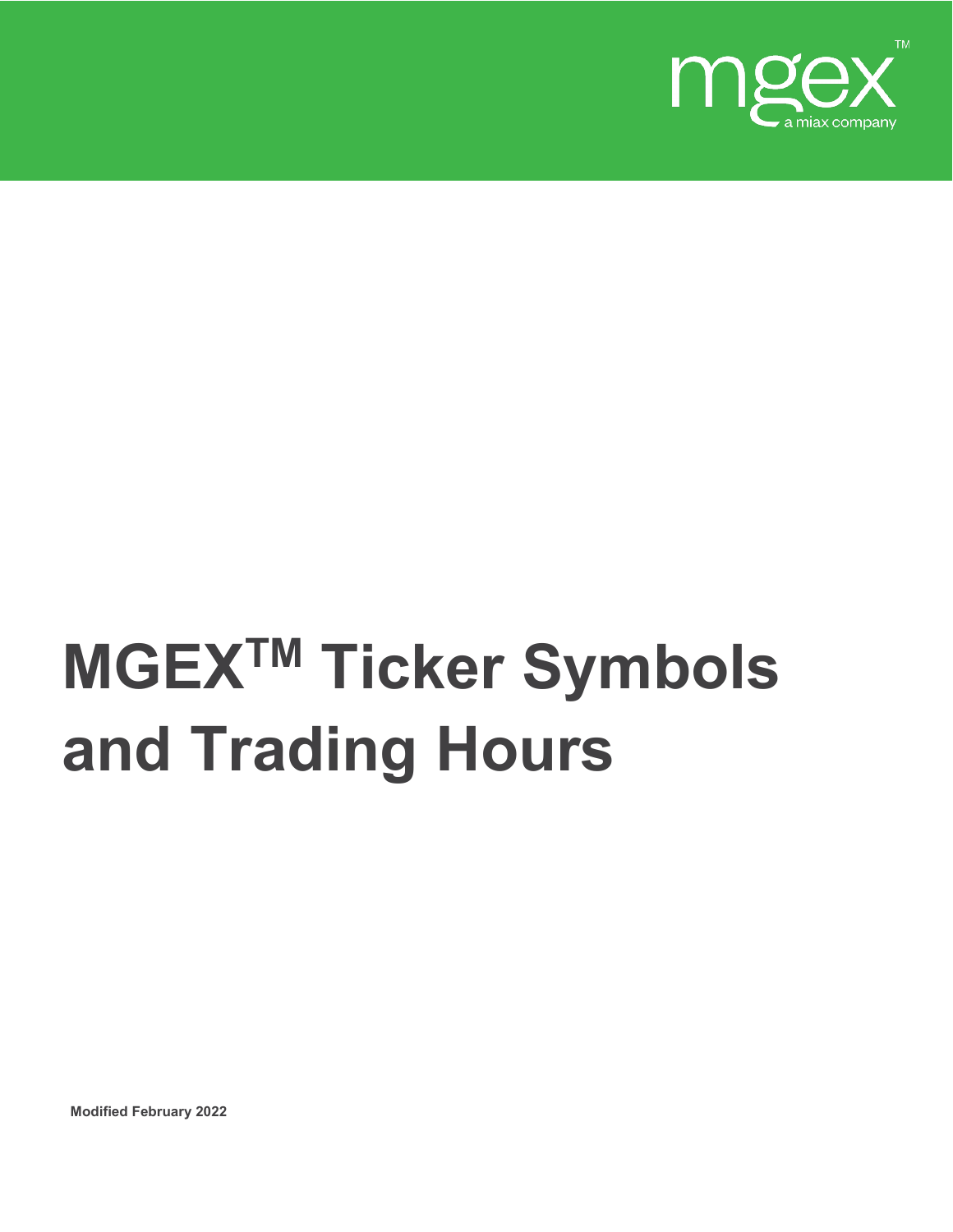

## **MGEX Ticker Symbols and Trading Hours**

| <b>Product</b>                          | <b>Ticker Symbol</b> | <b>Trading Hours</b>                                                                                                                                                                                                                                                                                                                                                                                                                     |
|-----------------------------------------|----------------------|------------------------------------------------------------------------------------------------------------------------------------------------------------------------------------------------------------------------------------------------------------------------------------------------------------------------------------------------------------------------------------------------------------------------------------------|
| <b>Futures</b>                          |                      |                                                                                                                                                                                                                                                                                                                                                                                                                                          |
| Hard Red Spring Wheat<br><b>Futures</b> | <b>MWE</b>           | Sun - Fri   7:00 pm - 7:45 am CT<br>Mon - Fri   8:30 am - 1:30 pm CT<br>Pre-Open:<br>Sun   4:00 pm - 7:00 pm CT<br>Mon - Thu   4:45 pm - 7:00 pm CT<br>Mon - Fri   8:00 am - 8:30 am CT<br><b>Post Close Pre-Open:</b><br>Mon - Fri   2:30 pm - 4:00 pm CT<br><b>Daily Settlement:</b><br>1:14:00 pm to 1:14:59 pm CT                                                                                                                    |
| <b>SPIKES<sup>®</sup></b> Futures       | <b>SPK</b>           | <b>Regular Trading Session:</b><br>Mon - Fri   8:30 am - 3:00 pm CT<br><b>Ext. Trading Session I:</b><br>Sun - Fri   5:00 pm - 8:30 am CT<br>Pre-Open:<br>Sun   4:00 p.m. - 5:00 pm CT<br>Mon - Thu   $4:45$ pm - 5:00 pm CT<br><b>Ext. Trading Session II:</b><br>Mon - Fri   $3:00 \text{ pm} - 4:00 \text{ pm}$ CT<br><b>TAS Futures:</b><br>Mon - Fri   8:30 am - 2:58 pm CT<br><b>Daily Settlement:</b><br>2:59:00 to 2:59:59 pm CT |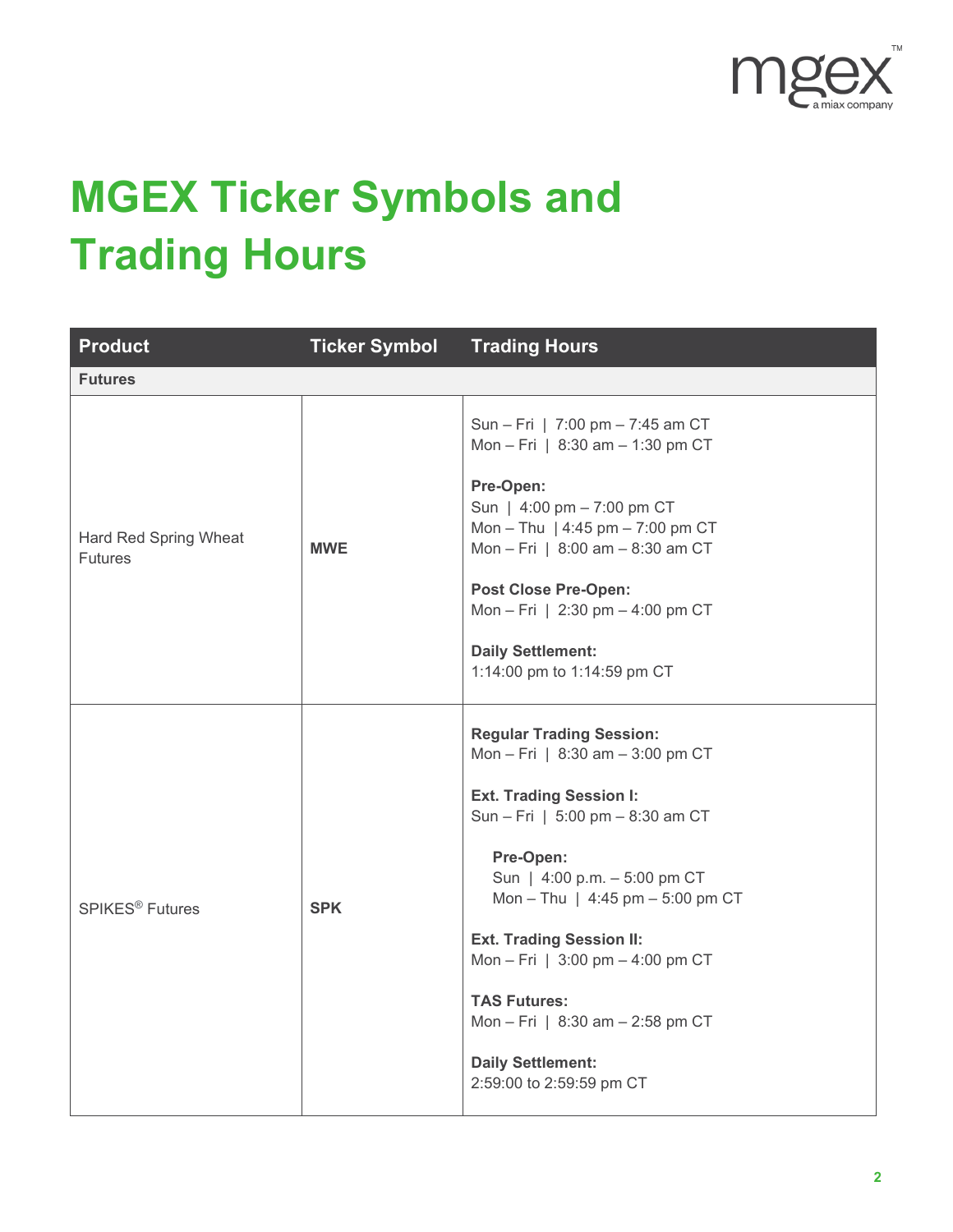

| <b>Product</b>                                                                                                                                                                     | <b>Ticker Symbol</b>         | <b>Trading Hours</b>                                                                                                                                                                                                                          |
|------------------------------------------------------------------------------------------------------------------------------------------------------------------------------------|------------------------------|-----------------------------------------------------------------------------------------------------------------------------------------------------------------------------------------------------------------------------------------------|
| <b>Futures</b>                                                                                                                                                                     |                              |                                                                                                                                                                                                                                               |
| BRIXX <sup>™</sup> Futures (Retail,<br>Office, Hospitality, Residential)                                                                                                           | BXT, BXO, BXH,<br><b>BXR</b> | Mon - Fri   $8:30$ am - 3:00 pm CT<br>Pre-Open:<br>$7:00 - 8:30$ am CT<br><b>Daily Settlement:</b><br>2:59:00 to 2:59:59 pm CT                                                                                                                |
| Corporate Tax Futures™                                                                                                                                                             | <b>TAX</b>                   | Mon - Fri   $8:30$ am - 3:00 pm CT<br>Pre-Open:<br>$7:00$ am $-8:30$ am CT<br><b>Daily Settlement:</b><br>2:59:00 to 2:59:59 pm CT                                                                                                            |
| Capital Gains Tax Futures™                                                                                                                                                         | <b>CGT</b>                   | Mon - Fri $ 8:30 \text{ am} - 3:00 \text{ pm CT} $<br>Pre-Open:<br>$7:00$ am $-8:30$ am CT<br><b>Daily Settlement:</b><br>2:59:00 to 2:59:59 pm CT                                                                                            |
| National Corn Index (NCI),<br>National Soybean Index (NSI),<br>Hard Red Spring Wheat Index<br>(HRSI), Hard Red Winter<br>Wheat Index (HRWI), Soft Red<br>Winter Wheat Index (SRWI) | IC, IS, IP, IH, IW           | Sun - Fri   7:00 pm - 1:45 pm CT<br>Pre-Open:<br>Sun   4:00 pm - 7:00 pm CT<br>Mon - Thu   4:45 pm - 7:00 pm CT<br><b>Post Close Pre-Open:</b><br>Mon - Fri   2:30 pm - 4:00 pm CT<br><b>Daily Settlement:</b><br>1:14:00 pm to 1:14:59 pm CT |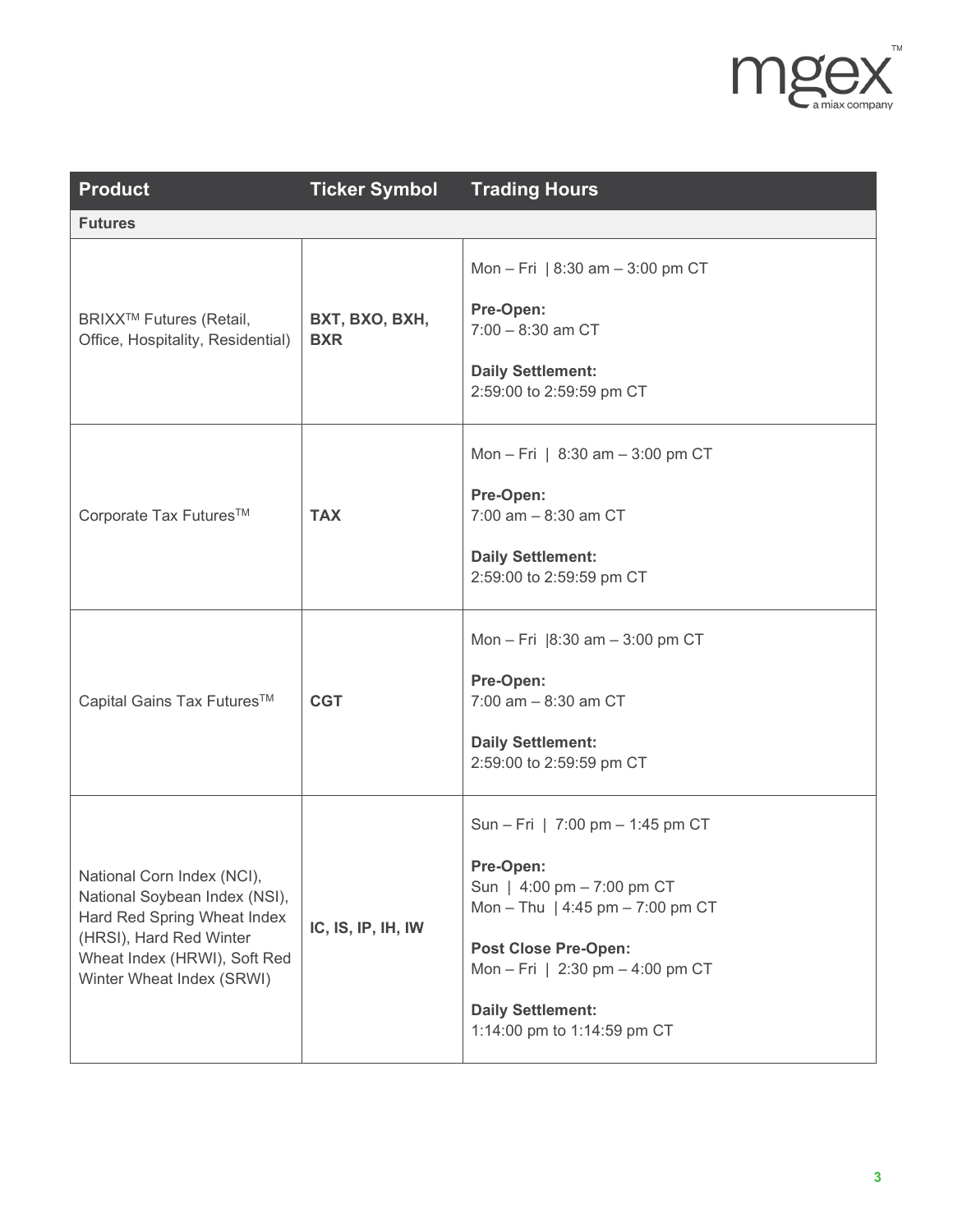

| <b>Product</b>                                                                                                                                                                     | <b>Ticker Symbol</b>              | <b>Trading Hours</b>                                                                                                                                                                                                                                                                                                                        |
|------------------------------------------------------------------------------------------------------------------------------------------------------------------------------------|-----------------------------------|---------------------------------------------------------------------------------------------------------------------------------------------------------------------------------------------------------------------------------------------------------------------------------------------------------------------------------------------|
| <b>Options</b>                                                                                                                                                                     |                                   |                                                                                                                                                                                                                                                                                                                                             |
| Hard Red Spring Wheat<br>Options                                                                                                                                                   | <b>OMW</b>                        | Sun - Fri   7:00 pm - 7:45 am CT<br>Mon - Fri   $8:30$ am - 1:30 pm CT<br>Pre-Open:<br>Sun   $4:00 \text{ pm} - 7:00 \text{ pm } C$ T<br>Mon - Thu   4:45 pm - 7:00 pm CT<br>Mon - Fri   8:00 am - 8:30 am CT<br><b>Post Close Pre-Open:</b><br>Mon - Fri   2:30 pm - 4:00 pm CT<br><b>Daily Settlement:</b><br>1:14:00 pm to 1:14:59 pm CT |
| National Corn Index (NCI),<br>National Soybean Index (NSI),<br>Hard Red Spring Wheat Index<br>(HRSI), Hard Red Winter<br>Wheat Index (HRWI), Soft Red<br>Winter Wheat Index (SRWI) | OIC, OIS, OIP, OIH,<br><b>OIW</b> | Sun - Fri   7:00 pm - 1:45 pm CT<br>Pre-Open:<br>Sun   4:00 pm - 7:00 pm CT<br>Mon - Thu   4:45 pm - 7:00 pm CT<br><b>Post Close Pre-Open:</b><br>Mon - Fri   2:30 pm - 4:00 pm CT<br><b>Daily Settlement:</b><br>1:14:00 pm to 1:14:59 pm CT                                                                                               |